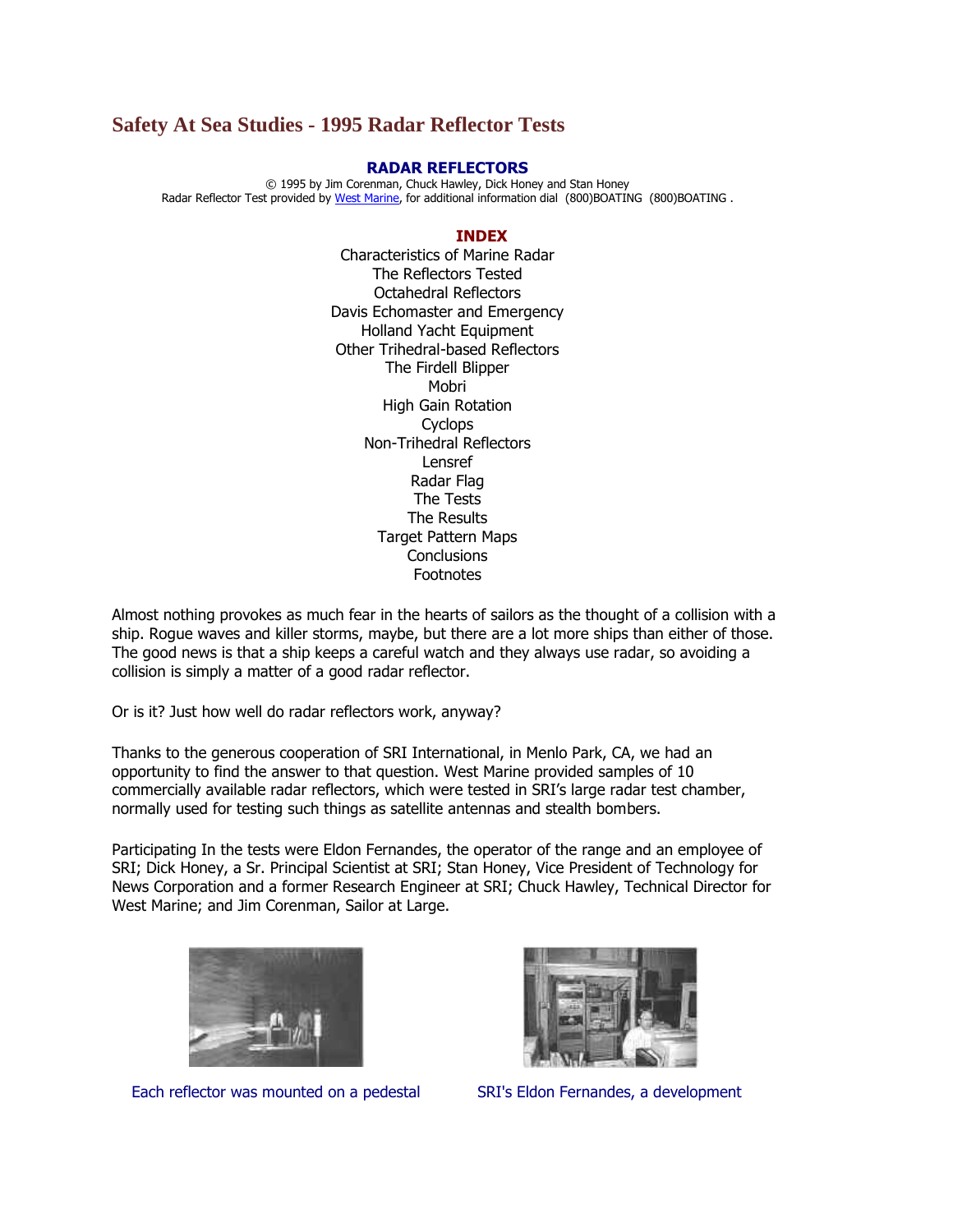## **Characteristics of Marine Radar**

Marine radar comes in two flavors, X-band and S-band. Ships will typically carry both, while small vessels are limited to the smaller X-band units. X-band radar operates at a frequency of approximately 9.4 GHz (9400 MHz), with a wavelength of 3.2 cm, while S-band operates at approximately 3 GHz, with a longer wavelength of 10 cm. X-band radar offers greater resolution and detection of smaller targets, but is more susceptible to interference from rain and seas (sea clutter). S-band radar has longer range and less interference from rain and sea clutter, but has less sensitivity for small targets.

A ship will typically use her X-band unit near shore, due to its higher resolution and ability to detect smaller targets. In conversations with ship's officers, nearly all indicated that in offshore waters they depend entirely on the S-band unit set to a 24-mile scale. The advantage of S-band in this situation is longer range, less interference from rain, and reduced interference from sea clutter (a factor of about 2½, or -4 dB).

This is not good news for radar reflectors, however, since performance falls off as the square of wavelength. This means that, at least in theory, a given reflector will have an S-band return of only one tenth (-10 dB) compared to its X-band performance. In a situation where the return from the sea state is the limiting factor, part of this loss is made up by reduced sea clutter, but the effective return will still be reduced to one fourth (-6 dB) compared to X-band.

A digression on units of measurement … Radar reflector performance is normally characterized in terms of Radar Cross Section, or RCS, measured in square meters ( $m^2$ ). The measurement of RCS is referenced to a conductive (metal) sphere of the specified cross-sectional area, using the familiar  $p r^2$  formula for the area of its cross section. Performance of a reflector is expressed in decibels (dB) relative to some reference, typically a 1.0  $m^2$  sphere, but occasionally some other reference. Decibels are a relative measurement, and are log-based, with 3 dB representing a factor of two, and 10 dB representing a factor of 10. So saying that a signal is 3 dB below a 1.0 m<sup>2</sup> reference (or -3 dB) is the same as saying it is half as big, or 0.5 m<sup>2</sup>.

One thing that helps put everything into perspective is to consider that the radar return from a typical duck is about 0.1 m<sup>2</sup>, so our 1 m<sup>2</sup> reference sphere can be also described as 10 duck units, or 10 du's. Not very big. So having properly introduced the technically hip decibel units, we will now go on and talk about things we can visualize, like square meters and duck units. Everyone understands that, when it comes to radar reflectors, more ducks is better.

The central question, of course, is just how many ducks does it take to be seen by a ship? There are as many answers as there are ships and radar operators, but the typical response that keeps coming back is that the lower limit of detectability using X-band radar in a moderate sea is 1 to 3 m<sup>2</sup> (10-30 du's). GEC Marcon[i](http://www.ussailing.org/Safety/Studies/radar_reflector_4.asp#Footnote I) (the manufacturer of the popular Firdell Blipper), states <sup>i</sup> that 2.5 m<sup>2</sup> is "generally accepted in the radar business as the 'threshold' of radar detectability" at Xband, and proposes a minimum *average* RCS of 2.5 m<sup>2</sup> (25 du's), with no gaps below 2.5 m<sup>2</sup> that are larger than 5° x 5°.

In response to the question of how far away a sailboat can be picked up on radar, the most common answer is three to six miles without a radar reflector if it can be picked up at all, and a better chance of picking it up with a reflector. These numbers are purely anecdotal, based on conversations with ship's officers, but are consistent with those reported in Radar Detectability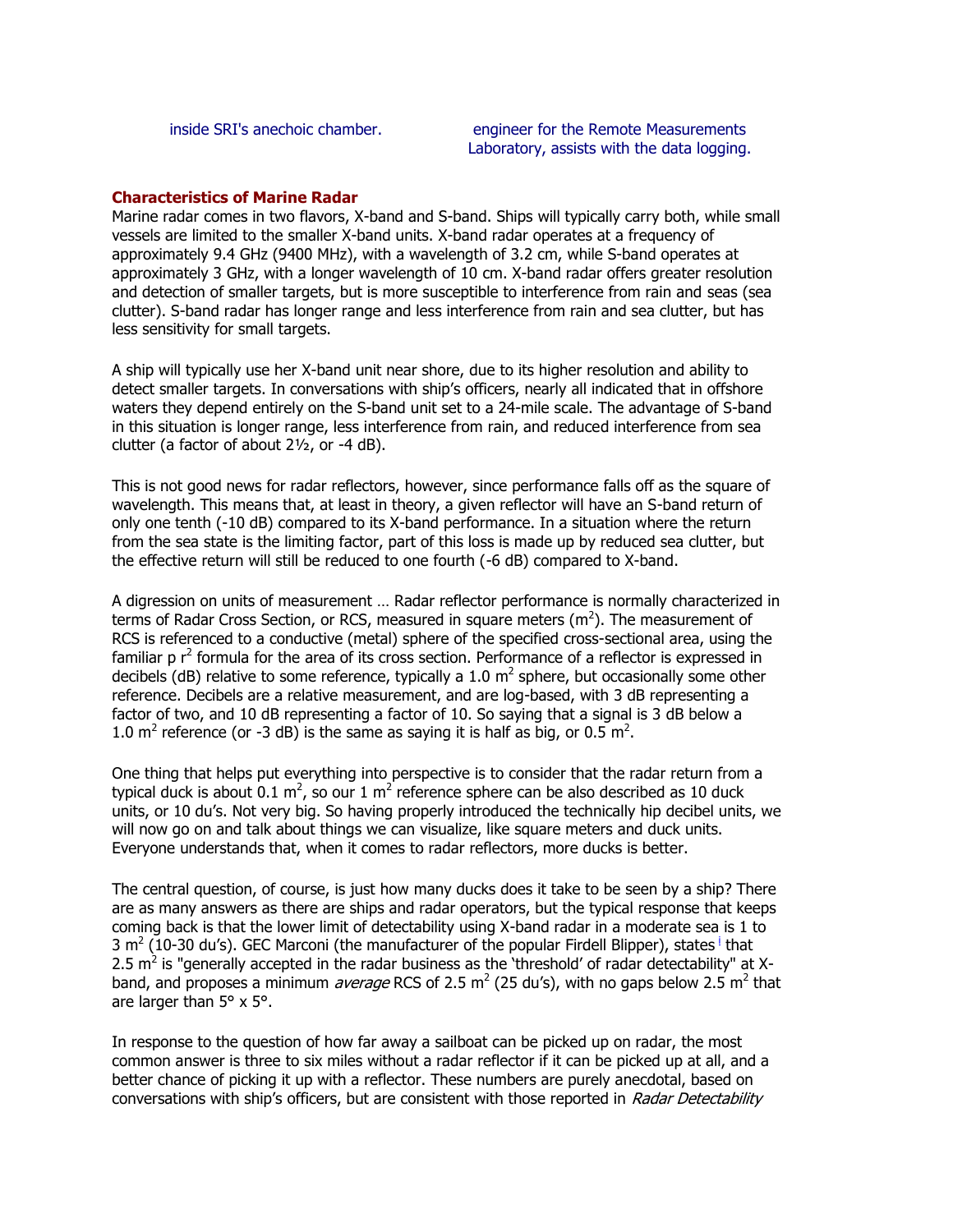### and Collision Risk $^{\underline{\text{ii}}}$ [.](http://www.ussailing.org/Safety/Studies/radar_reflector_4.asp#Footnote ii)

These detection ranges are certainly less than those of us who sail small vessels would hope for, and less than we've somehow been led to believe. What we will try to accomplish in the space that remains is to sort the truth from the claims, and bring some perspective to bear on the problem of visibility at sea.

The one thing that is key to the performance of any reflector design is size. The reflective performance of any type of reflector is proportional to the *fourth* power of its linear size. In other words, doubling the size of a reflector results in an increase of effective area of 16 times, or a 12 dB increase. Stated differently, an increase in size of a reflector of 19% will double its performance. Further, as the smallest dimension of a reflector gets down to a few wavelengths of the radar signal, it quits acting as a reflector and starts to act as a lump of metal. Remember that a wavelength is 3.2 cm  $(1\frac{1}{4})$  for X-band, and 10 cm  $(4")$  for S-band. So small detectors must be looked at with a great deal of suspicion, as there really is no substitute for size.

Another issue is the increasing reliance upon ARPA systems aboard ships. These systems automatically capture and track radar targets, and provide a warning to the watch when a close approach is predicted. An ARPA system will only work with targets that are visible on the radar, however, and typically a minimum of three consecutive "hits" is required on the ship's radar before a blip is acquired as a target. This puts a premium not only on the strength of the return, but also its consistency.

| Jos. |     |                      |         |  |  |  |
|------|-----|----------------------|---------|--|--|--|
|      | 4 T | 19<br>an an          |         |  |  |  |
|      |     | <b>There</b> are the |         |  |  |  |
|      |     |                      | ATH THE |  |  |  |
|      |     |                      |         |  |  |  |

Fig. 1 Passive Radar Targets

### **The Reflectors Tested**

Most radar reflectors are variations on the 3-sided corner reflector, also known as a corner cube or a trihedral reflector. The principal echo from a trihedral reflector will be strongest when its "pocket" is oriented directly towards the radar. As the trihedral reflector is rotated off this axis in any direction, the echo becomes weaker, and drops by half (-3 dB) at an angle of 12° to 20° from the axis of symmetry, depending on its specific shape (see fig. 1). With increased rotation, the return continues to drop to almost zero as one of the three sides approaches an edge-on attitude to the radar. When one edge is exactly edge-on, there will be a strong but narrow return, caused by the other two edges acting as a dihedral (2-sided) reflector, or one side acting alone as a flat plate reflector. These returns can be very strong, but so narrow in angle as to have little value.

### **Octahedral Reflectors**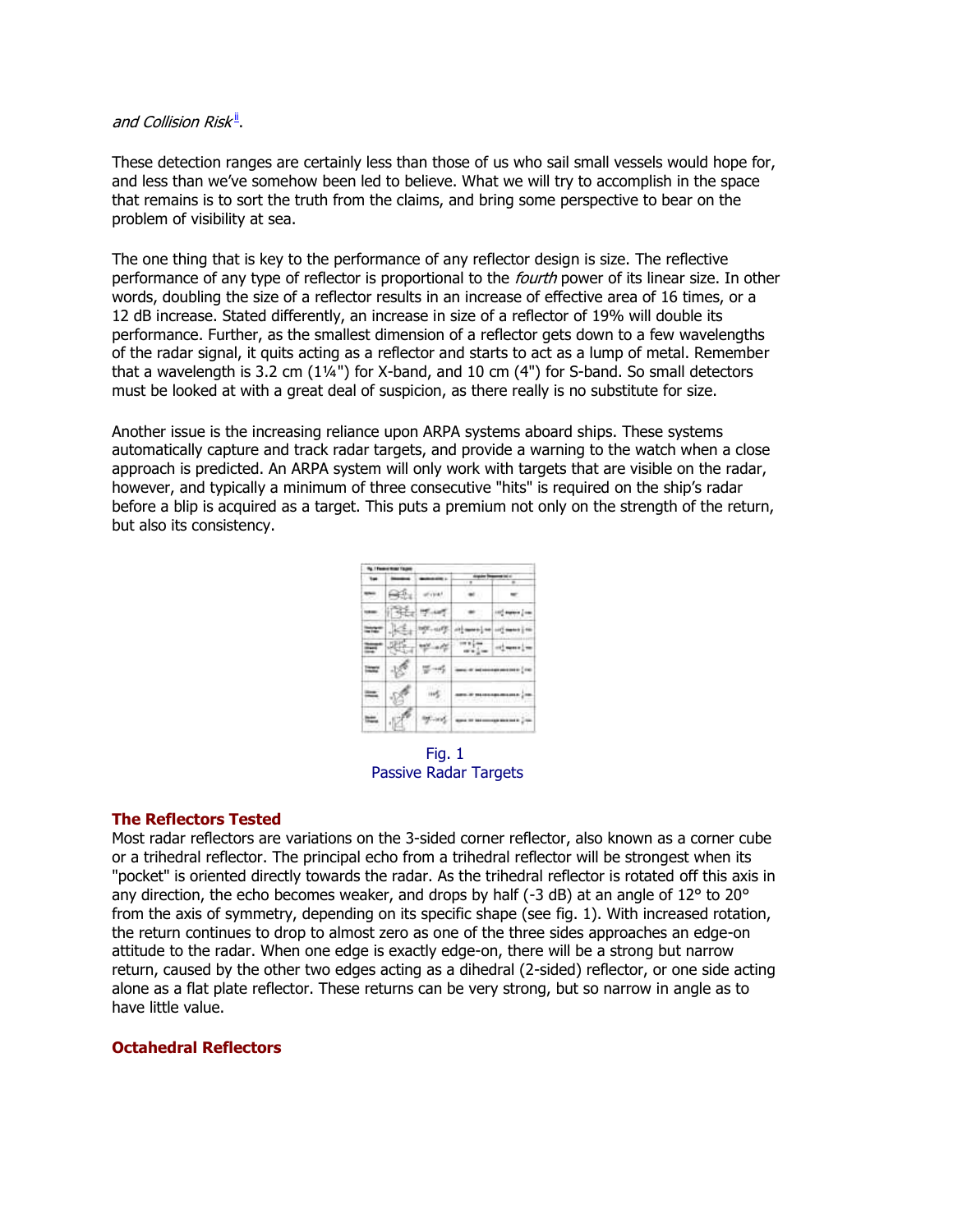Figure 2. From left to right: An octahedral reflector edge-on to the radar, the double catch-rain position and the catch-rain position.



The classic octahedral reflector is made of three planar circles or squares of metal intersecting at right angles, forming eight trihedral reflectors. In the usual "catch rain" position, one trihedral will face up and one down, and the remaining six are arrayed around a circle, three oriented 18° above the equator, and three 18° below. This optimizes the return from the "pockets", and avoids the nulls or gaps as best as is possible, but only at a 0° angle of heel.

Considerations of heel angle has led to the "double catch rain" position (see fig. 2), with one planar surface oriented vertically along the vessel's axis, and the other two planes  $\pm 45^\circ$  from the vertical. This is not the ideal with no heel angle, but moves towards the "catch rain" position as the boat heels.

# **Davis Echomaster and Emergency**

The Davis Echomaster is available in standard and deluxe models. The deluxe has a mounting harness. Mounted in the double catchrain position, it rated very well.

The Davis Emergency is made of foil laminated over foam. Square alignment of the plates is important to its effectiveness.





We tested three octahedral-type reflectors. Two Davis products were included, the 6.25" radius spherical Echomaster, model 153, and the Emergency model 151. The Emergency model has circular plates of 5.5" in radius, and is constructed out of foil laminated over a foam core. It can be disassembled into three disks for storage if desired. The Echomaster Deluxe is constructed from anodized aluminum disks and has a radius of 6.25". It comes with a plastic and stainless bracket which attaches to the intersection of all of the plates, although it was removed for our tests. When installed, this bracket makes is easier to suspend or mount the device in the socalled "catch rain" position.

# **Holland Yacht Equipment**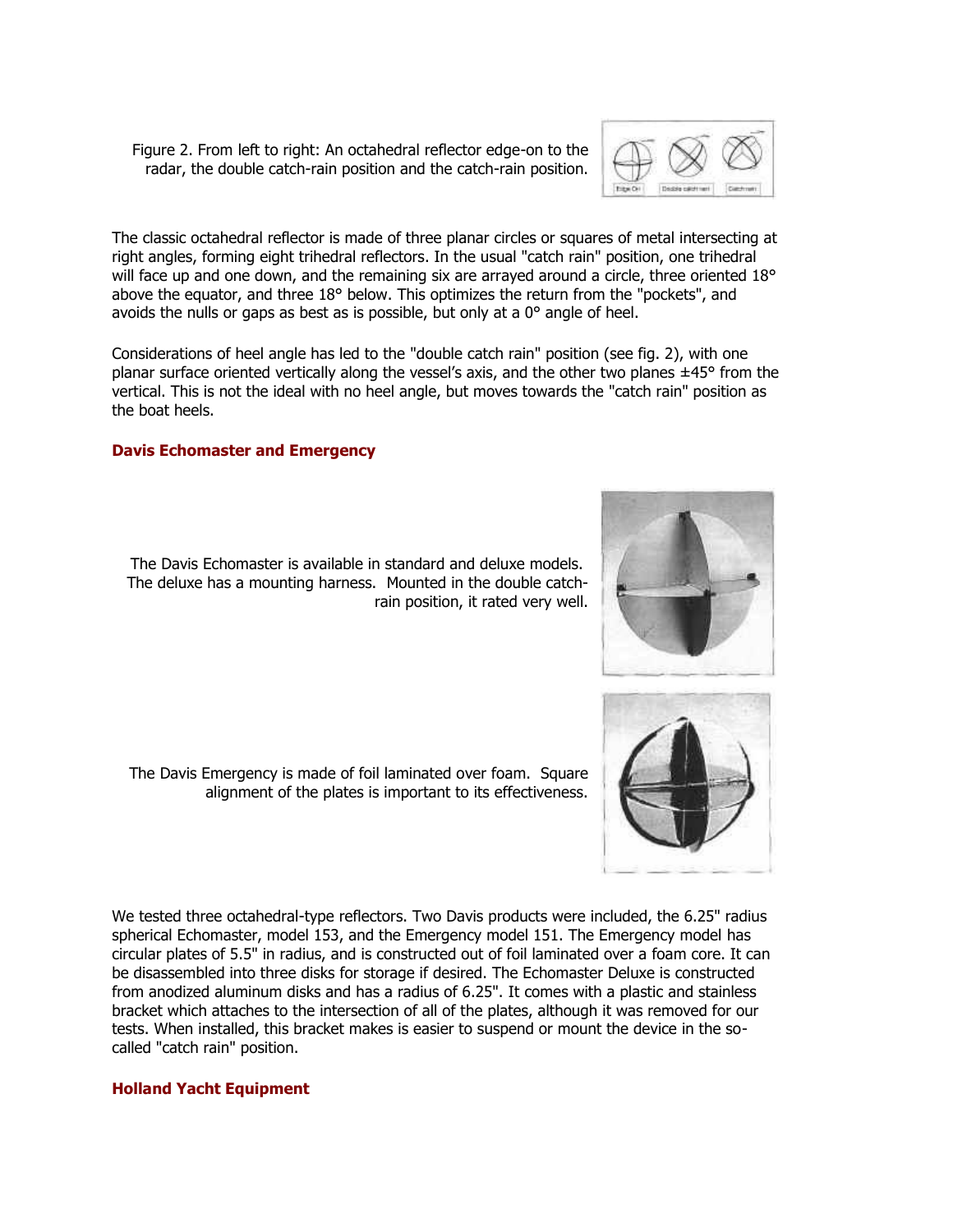

The HYE has no provisions for mounting other than small holes in the corners

The Holland Yacht Equipment (HYE) #1274 is an aluminum octahedral reflector with triangular pockets. This means that the plates from which it is made are square before assembly, and the plates intersect across the diagonal of each plate, thus forming the triangular pockets. It measured 4.7" in radius, and is constructed such that the slots in each plate assure alignment when assembled which is accurate to a few degrees. Other than small holes in each corner, the HYE has no provision for mounting.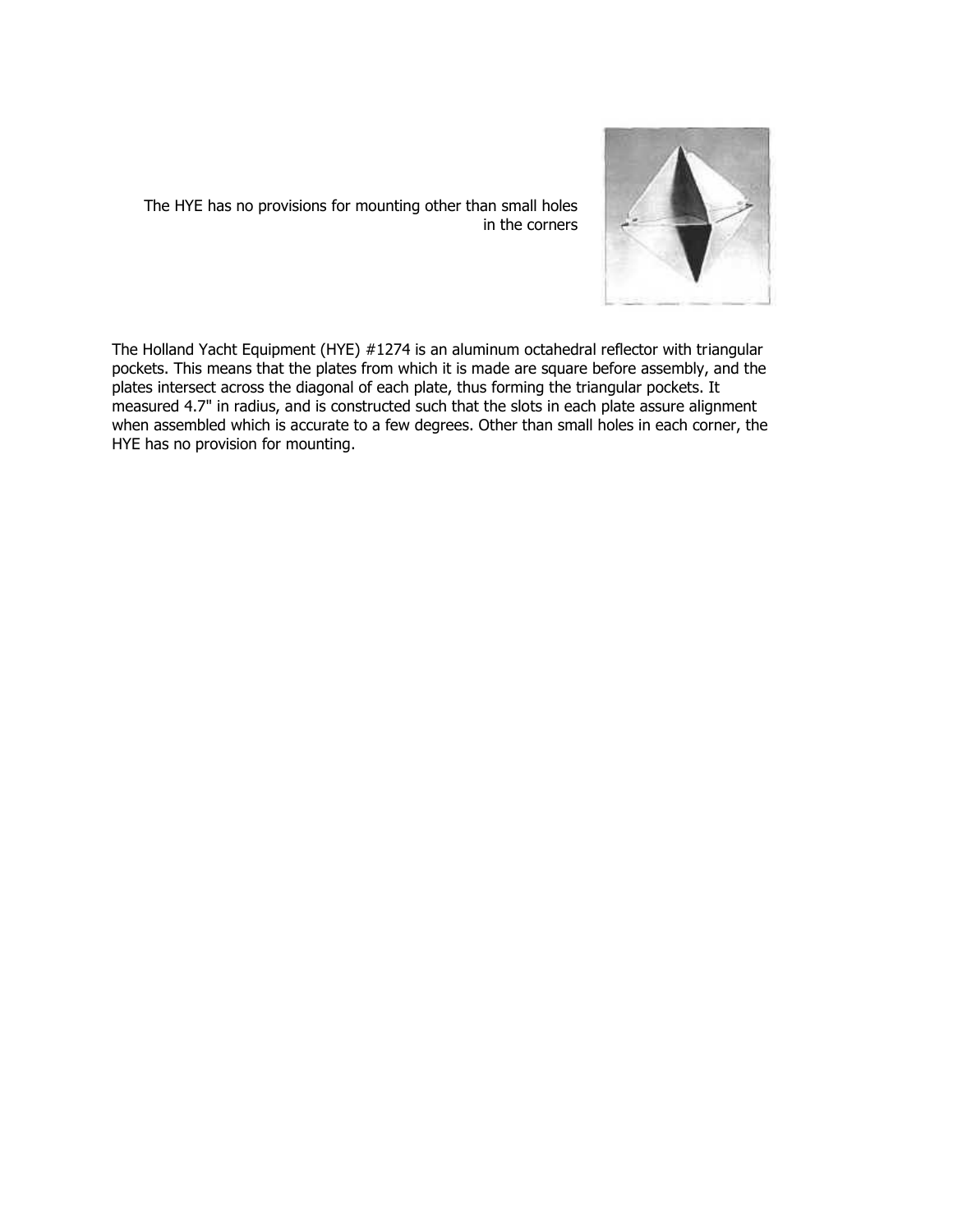#### **RADAR REFLECTORS** (cont'd)

© 1995 by Jim Corenman, Chuck Hawley, Dick Honey and Stan Honey Radar Reflector Test provided by [West Marine,](http://www.westmarine.com/) for additional information dial (800)BOATING (800)BOATING .

#### **Other Trihedral-based Reflectors**

#### **The Firdell Blipper**



Firdell Blipper (model 210-5, model 210-7) was disappointing.

The Firdell Blipper is not an octahedral reflector, but it still uses the basic trihedral corner reflectors. Rather than eight corner reflectors oriented around a sphere as in the case of the octahedral reflector, the Firdell uses ten trihedral corner reflectors oriented approximately 36° to each other, and optimized for angles close to the horizontal. The theory is that by avoiding the regular geometry of the octahedron, the deep nulls can be avoided. Its a good theory, but the problem is that in order to fit the corner reflectors into a package of reasonable size, the individual reflectors must be made fairly small, with a radius of only 4" in the case of the popular 210-5. Since the performance of a trihedral reflector is proportional to the fourth power of its size, this is a serious loss. For example, a circular 6.25" trihedral element (such as the Davis Echomaster) will have an RCS 2.5 times (4 dB) greater than a 4" trihedral element such as the Firdell.

We tested two models of the Firdell Blipper, the popular 210-5, which measures 20" in height and 8½" in diameter, and weighs 3¾ pounds, and the slightly (10%) larger 210-7. Both are designed to be mounted vertically, either on the forward side of a sailboat mast, suspended vertically using a small halyard, or mounted vertically on a flat surface. It should be noted that mounting the Firdell (or any reflector) on the front of a mast will shadow it from the rear, making it ineffective over an angle that can be 90° or more.

## **Mobri**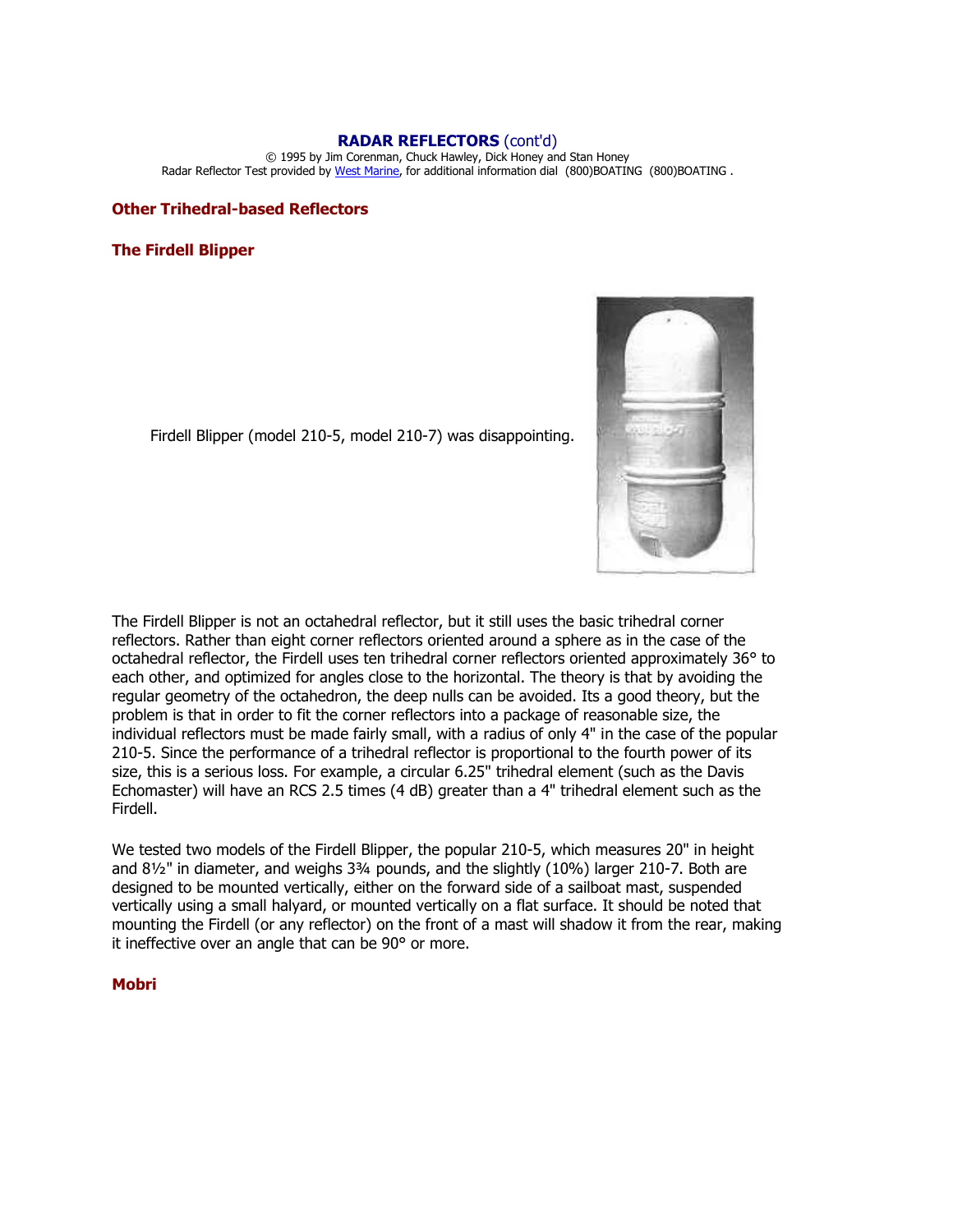

Mobri reflectors are available in two diameters, neither of which performed well.

The cylindrical Mobri reflector is another variation on the trihedral theme, but in this case they are stacked in either a 2" or a 4" diameter cylinder. With the radar beam exactly at right angles, they act as a series of dihedral reflectors, but even small heel angles cause it to operate in a deep null with little reflection. The series of end plates that would form the third side of each trihedral are too small to be effective, even in X-band, and are operating too close to edge-on at small heel angles. The smaller 2" diameter unit suffers an additional problem in that the 1" radius of each dihedral reflector is less than a wavelength even at X-band. Both Mobri reflectors have provision for hanging the cylinder from top and bottom, or can be strapped to a wire or spar. The manufacturer suggests mounting one on each cap shroud above the spreaders, which would provide a reflection at two narrow angles of heel, rather than just one.

### **High Gain Rotation**

The High Gain Rotation is a plastic sphere with a gimbaled quadrahedral reflector inside. In this photo, it is shown cut open.



The High Gain Rotation is an 8" diameter plastic sphere with a gimbaled quadrahedral reflector inside. Unable to determine how the gimbaling was accomplished, we cut open the plastic shell after testing. It has two intersecting aluminum plates which are embedded in a combination float/ballast base, which in turn floats on what appeared to be water. This allows the reflector to remain vertical through 360° of pitch and roll. It does not allow the attitude of the reflector surface to be known while testing, however, since it is completely enclosed in the sphere and it is free to rotate. In addition, the effect of rapid boat movement is difficult to predict, since the period of oscillation of the reflector will be in and out of phase with the motion of the boat. Our test gave little insight into the workings of the High Gain Rotation, except that its performance at 0° and 20° of heel was very similar, which would be expected.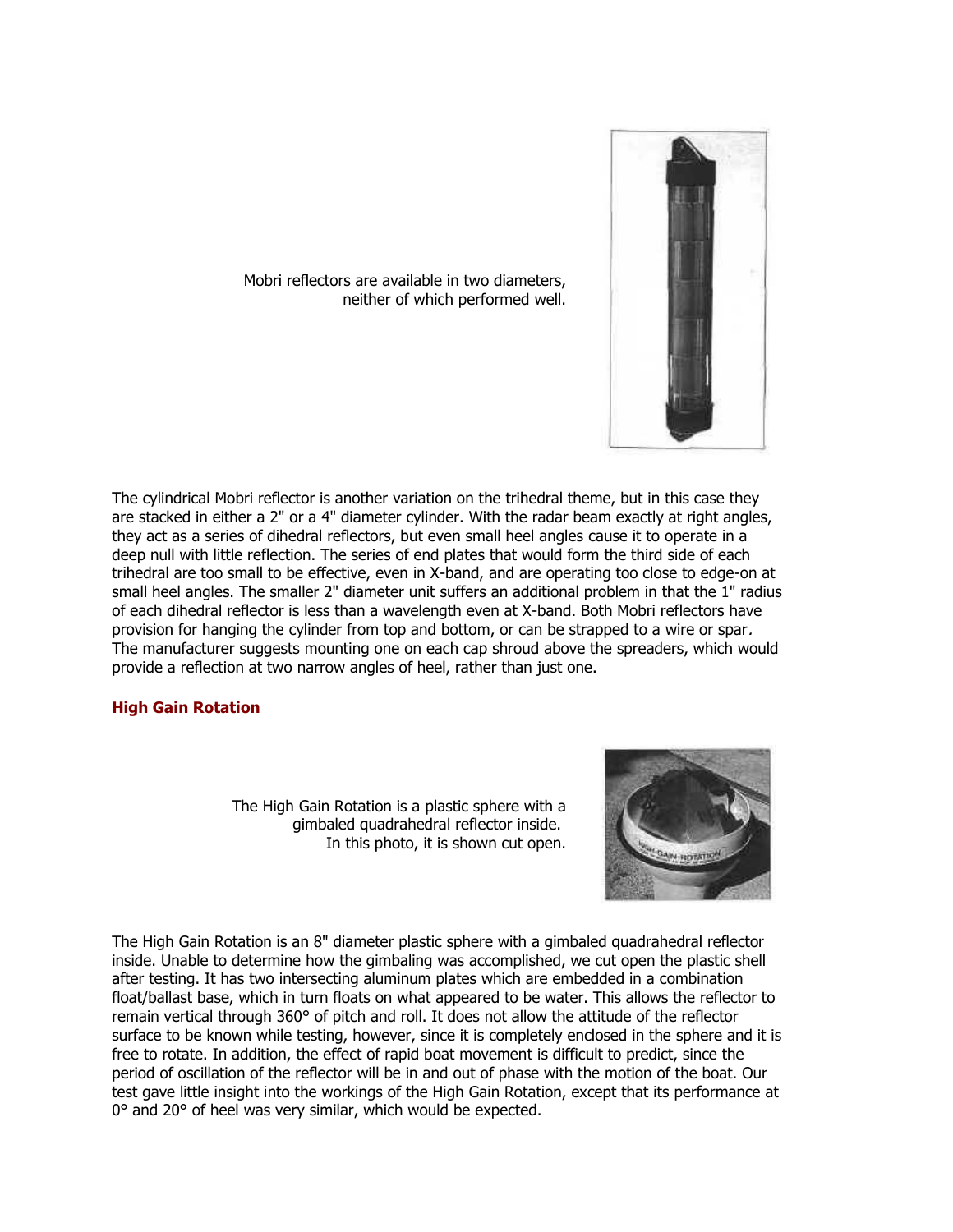# **Cyclops**

The Cyclops 1 (the smallest of three models) has a sturdy masthead mount.

The Cyclops 1 is the smallest of the three Cyclops models, and has trihedral reflectors facing fore and aft and biconic reflectors facing athwartship. It designed to be masthead mounted, and has a provision for attaching masthead lights above it. It is a sealed plastic dome, with pointed ends fore and aft, and measures 13"L x 10.5"W x 7"H.

# **Non-Trihedral Reflectors**

**Lensref** 

The Lensref is expensive, but because it works on the Luneburg ens principle, return of the X-band signals was very good. Unfortunately, performance drops off beyond about 18° heel. Gimbaling or damping roll would help a great deal.

The Lensref is a Luneburg lens device, and is the one significantly different reflector that was tested. The Lensref is an 8" diameter sphere with layers of plastic (frequently likened to the layers of an onion) which vary in their index of refraction. By focusing the radar energy to a reflective band around the "equator" of the lens, and then back along the same path to the source of the energy, a claimed 360° reflection is achieved. It has a 10 mm bolt at its top and bottom which can be mounted in an optional mast bracket, or bolted to the top or bottom of a vertical surface.

The angle of heel is limited, however, by the width of the metalized band that provides the actual reflection. Beyond about 18 degrees of heel the focused beam misses the metalized band completely, and the reflector quits working. Providing a wider reflective band would increase the range of heel angles, but at the expense of overall performance since more of the "front" surface (towards the radar beam) would be covered. Mounting the Lensref on a gimbal would significantly enhance its performance under sail.

### **Radar Flag**



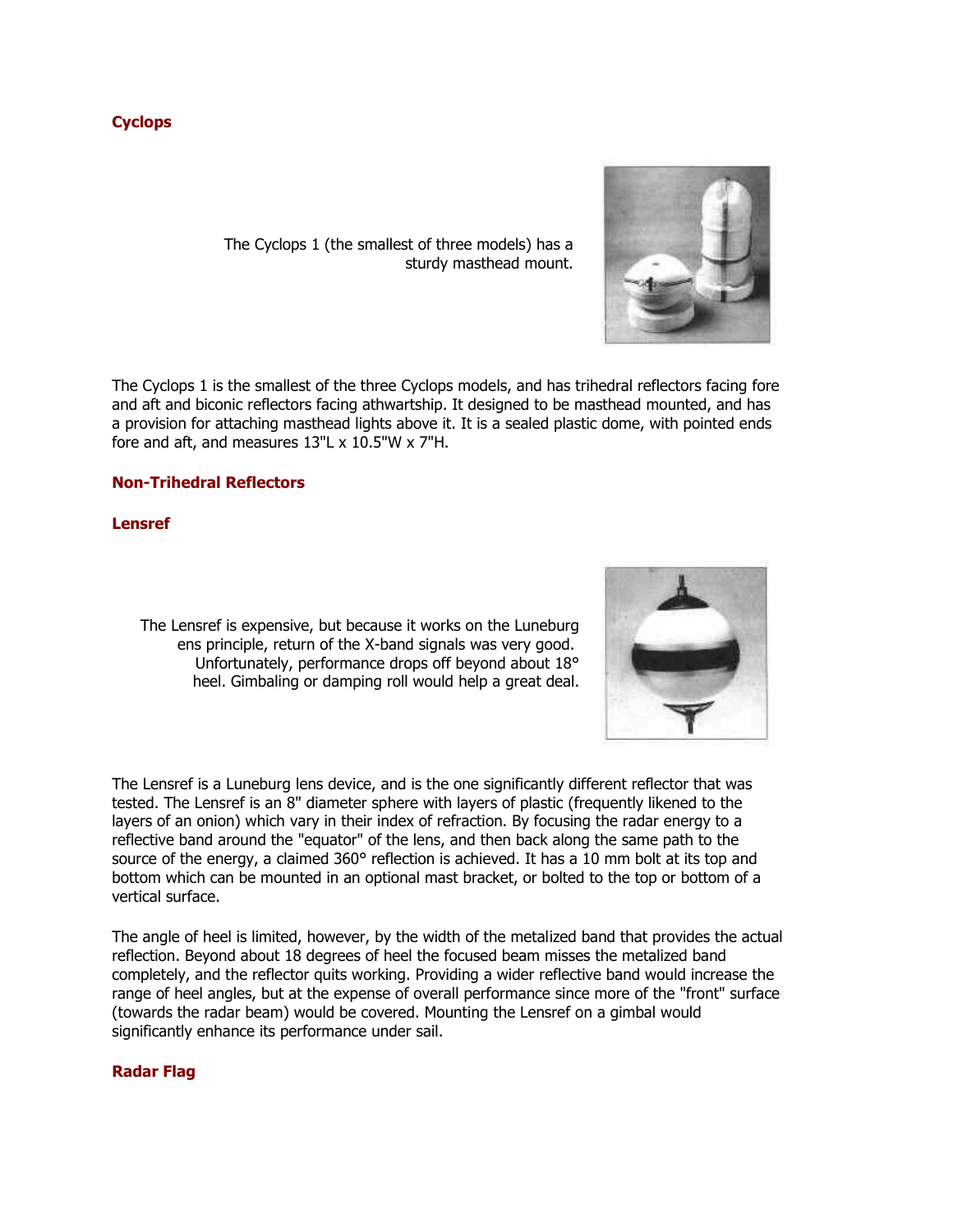

The Radar Flag reflects satisfactorily at 0**°** heel when flat, but in the draped position in which it would be used on a staff, it is practically invisible, giving an average return of just 4 ducks.

The Radar Flag is a fabric U.S. flag measuring about 20" x 11.5". Sewn inside the fabric is a metallic cloth which has reflective properties. The flag is intended to be flown on a conventional staff at the stern of a boat, to be allowed to flap like a normal flag. Construction is nylon, with heavy sewing for reinforcement.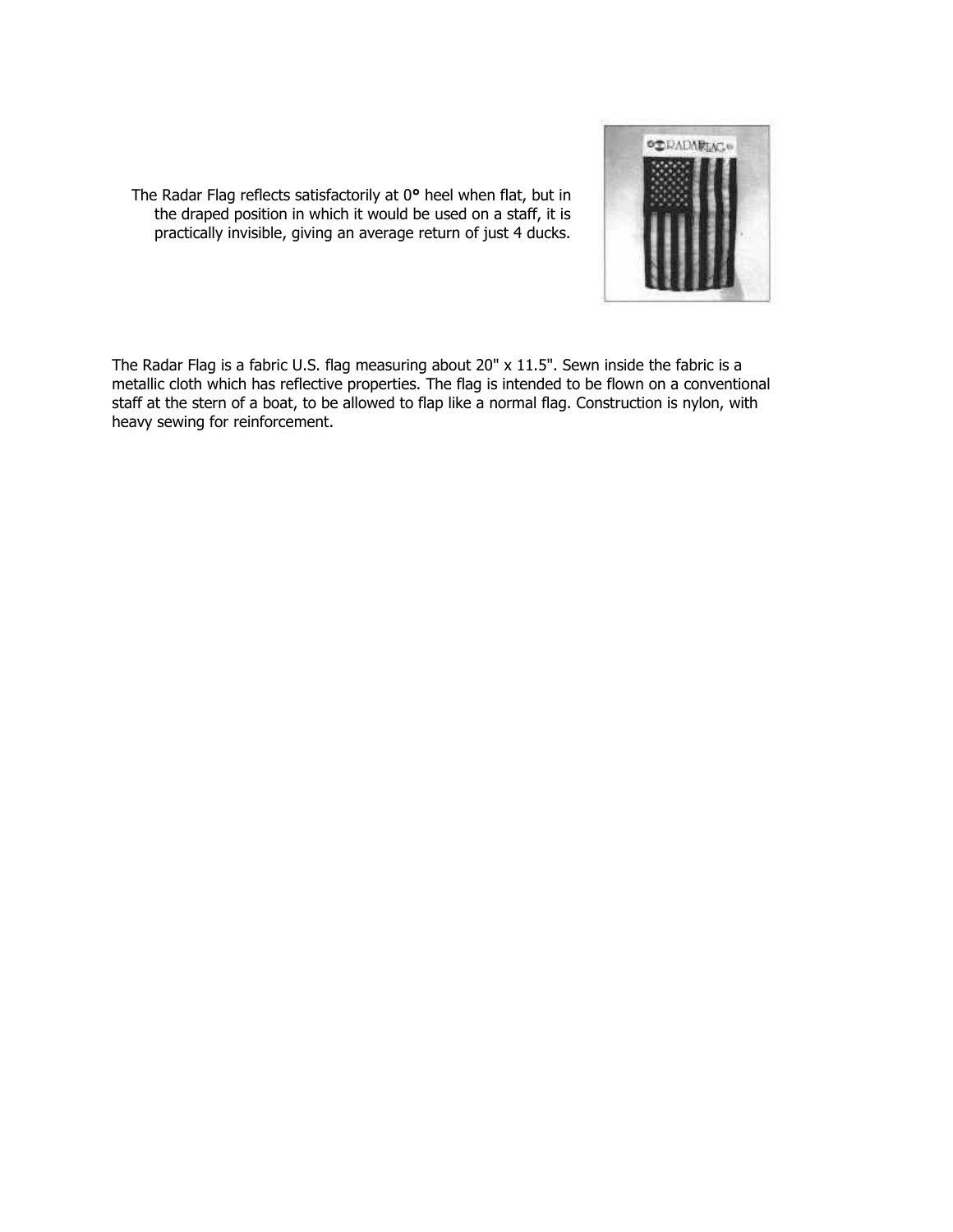### **RADAR REFLECTORS** (cont'd)

© 1995 by Jim Corenman, Chuck Hawley, Dick Honey and Stan Honey Radar Reflector Test provided by [West Marine,](http://www.westmarine.com/) for additional information dial (800)BOATING (800)BOATING .

#### **The Tests**

We were very fortunate in being able to secure the use of the radar testing facilities at SRI International in Menlo Park, California. The tests were conducted in SRI's large anechoic chamber, which measures  $20' \times 20' \times 40'$ . The target is centered near the far end of the chamber, on a radar-transparent pedestal that can be rotated through 360°, and the axis of rotation can be tilted up to 12°. A calibrated broad-band microwave transmitter/receiver is located in the wall at the opposite end of the chamber to accurately measure the reflected signal.

The walls, ceiling and floor are completely covered with semi-conductive, radar absorbing foam pyramids which absorb any stray radar signals and prevent any reflections back to the receiver, except those from the device under test. A retracting gangway extends through a door in one wall (also covered with foam pyramids) to provide access to the test pedestal.

The chamber is calibrated in terms of absolute RCS, and optimized to measure the very small radar returns from certain types of military aircraft. The background return is on the order of - 60 dB (a millionth of a square meter). Calibration was checked before and after each days testing.

An HP minicomputer provided data logging and azimuth-elevation control of the test pedestal. Data was taken simultaneously at 3.05 GHz (S-band) and 9.41 GHz (X-band), recorded directly to disc and plotted to a laser printer. The data was subsequently converted to text files and transferred to floppy disc files for further analysis.

The first series of tests were performed during a two-day period, October 20-21, 1994. For each test, the gangway was extended, and the reflector being tested was secured to the test pedestal with non-reflecting tape and foam. The chamber was then closed, and the reflector was rotated at 1° increments through 360° while data was recorded. Each rotation required about 20 minutes.

> Fig. 3. Test orientation for a "heeled" reflector (catch rain position shown).



Most of the reflectors were tested twice. A first test was done with the major axis perpendicular to the radar beam, corresponding to a reflector mounted upright on a vessel with no angle of heel, and viewed from every angle around the vessel. A second test was done with the reflector secured at an angle to the pedestal, corresponding to a reflector mounted upright on a heeled sailboat while a ship steams a circle around it. In this latter case the radar beam strikes the reflector at angles along an inclined plane, both above and below its equator (see fig. 3).

### **The Results**

The results of selected individual tests are shown in graphical form as figures 4 to 8. Radar Cross Section in  $m^2$  is shown as polar plots for both X-band and S-band, indicating the strength of the reflected signal in that would be seen by a ship steaming in a circle around a reflector located in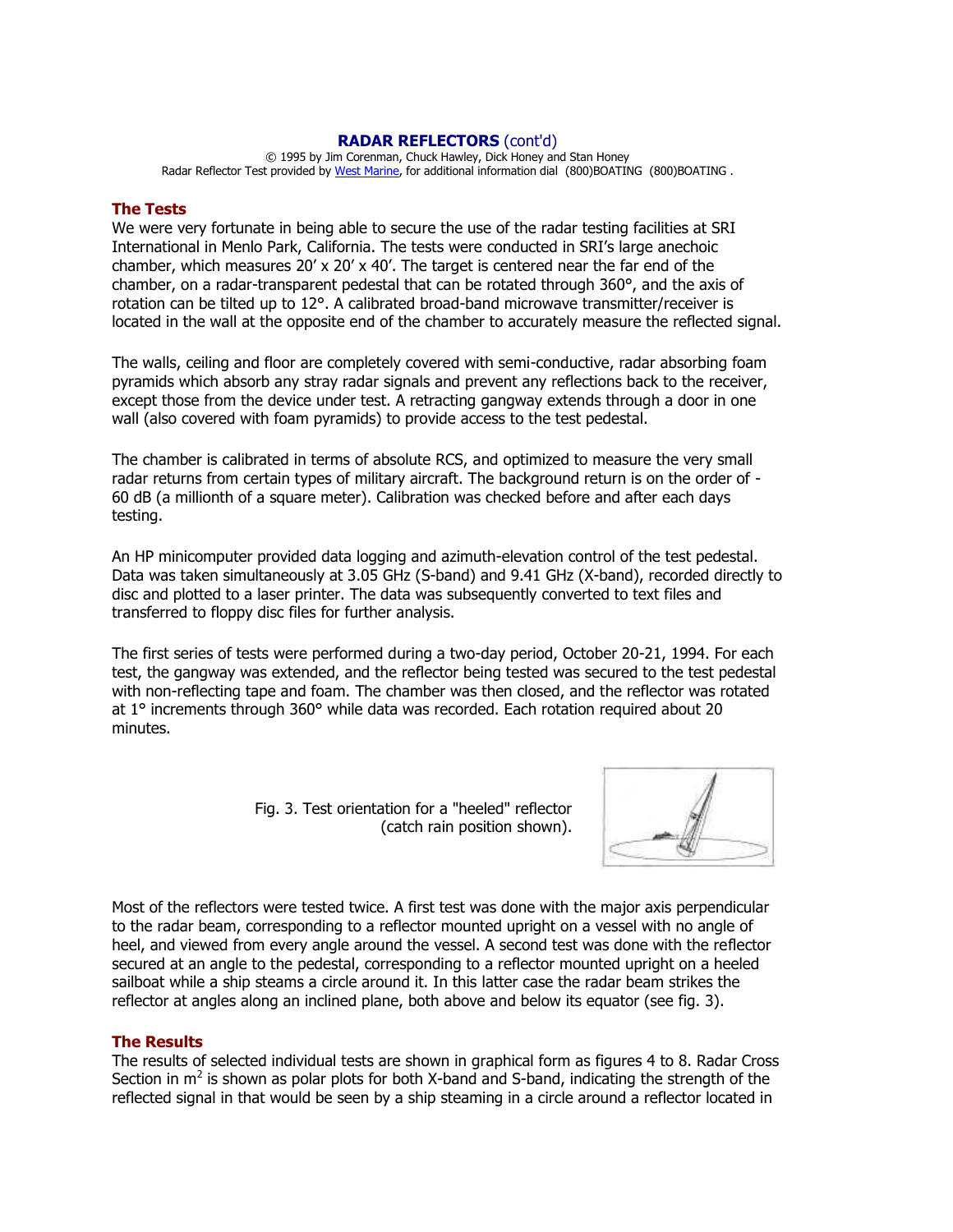the center. For each plot the outer ring represents the minimum RCS threshold (2.5 m<sup>2</sup> for Xband and 1.0  $m^2$  for S-band), and the inner ring represents 1.0 du, one duck unit.

Using the criteria for minimum reflectance described above, Table 1 was prepared as a summary for all of the devices tested. For each radar band, the first column indicates the average Radar Cross Section (RCS) in square meters for the reflector, using the recommended RMS (Root Mean Square) average. The second column indicates the percentage of angles that were greater than the minimum threshold (2.5  $m^2$  for X-band), an indicator of the "visibility" of the reflector, or the probability of being seen by a ship at an unknown horizontal angle. The third column indicates the largest angle that was less than this threshold, i.e. the angular width of the largest "blind spot". For S-band, a minimum threshold of 1.0  $m^2$  was used, reflecting the 4 dB reduction in sea state return experienced at S-band, allowing a smaller return to be detected.

| Table 1. Ranking of<br>Reflectors Based on a<br>Minimum Return of 2.5 $\sim$ m <sup>2</sup> | X-band   |                      |                  | S-band    |                      |                  |          |
|---------------------------------------------------------------------------------------------|----------|----------------------|------------------|-----------|----------------------|------------------|----------|
| <b>Reflector</b>                                                                            | $>2.5m2$ | RCS(m <sup>2</sup> ) | Gap <sup>o</sup> | $>1.0m^2$ | RCS(m <sup>2</sup> ) | Gap <sup>o</sup> | Fig.     |
| Davis Echo Master, Vertex<br>Up, Heel=0 $\infty$                                            | **63%    | 7.00                 | 17               | 57%       | 1.71                 | 21               |          |
| Davis Echo Master, Double<br>C.R., Heel=0 $\infty$                                          | 48%      | 5.05                 | 31               | 13%       | 0.90                 | 78               | 4, 9     |
| Davis Echo Master, Double<br>C.R., Heel=20 $\infty$                                         | 43%      | 4.54                 | 36               | 19%       | 1.02                 | 78               |          |
| Lensref (4î R) Heel=0 $\infty$                                                              | 30%      | 2.37                 | 103              | 0%        | 0.44                 | $---$            | 5        |
| Davis Echo Master, Catch<br>Rain, Heel=0∞                                                   | 26%      | 2.00                 | 54               | $0\%$     | 0.49                 | ---              |          |
| Davis Echo Master, Vertex<br>Up, Heel= $10\infty$                                           | **19%    | 3.81                 | 85               | 11%       | 0.89                 | 142              |          |
| Davis Echo Master, Vertex<br>Up, Heel=20∞                                                   | $***13%$ | 3.52                 | 85               | 20%       | 1.03                 | 79               |          |
| Firdell Blipper Model 210-7;<br>Heel=0 $\infty$                                             | 11%      | 1.66                 | 43               | 26%       | 0.74                 | 66               |          |
| Radar Flag (Flat), Heel=0∞                                                                  | 9%       | 3.89                 | 157              | 11%       | 3.38                 | 149              |          |
| Firdell Blipper Model 210-5<br>(4î R), Heel=0 $\infty$                                      | 7%       | 1.39                 | 96               | 8%        | 0.49                 | 185              | 6,<br>10 |
| Firdell Blipper Model 210-5<br>(4î R), Heel=20∞                                             | 6%       | 1.22                 | 175              | 2%        | 0.36                 | 292              |          |
| Davis Emergency (5.7îR),<br>C.R., Heel=0 $\infty$                                           | 2%       | 1.25                 | 117              | 0%        | 0.30                 | $---$            |          |
| Lensref (4î R), Heel=20 $\infty$                                                            | $0\%$    | 1.32                 | $---$            | 0%        | 0.18                 | ---              |          |
| Mobri (2îR), Heel=0∞                                                                        | $**0\%$  | 1.08                 | ---              | 0%        | 0.46                 | ---              |          |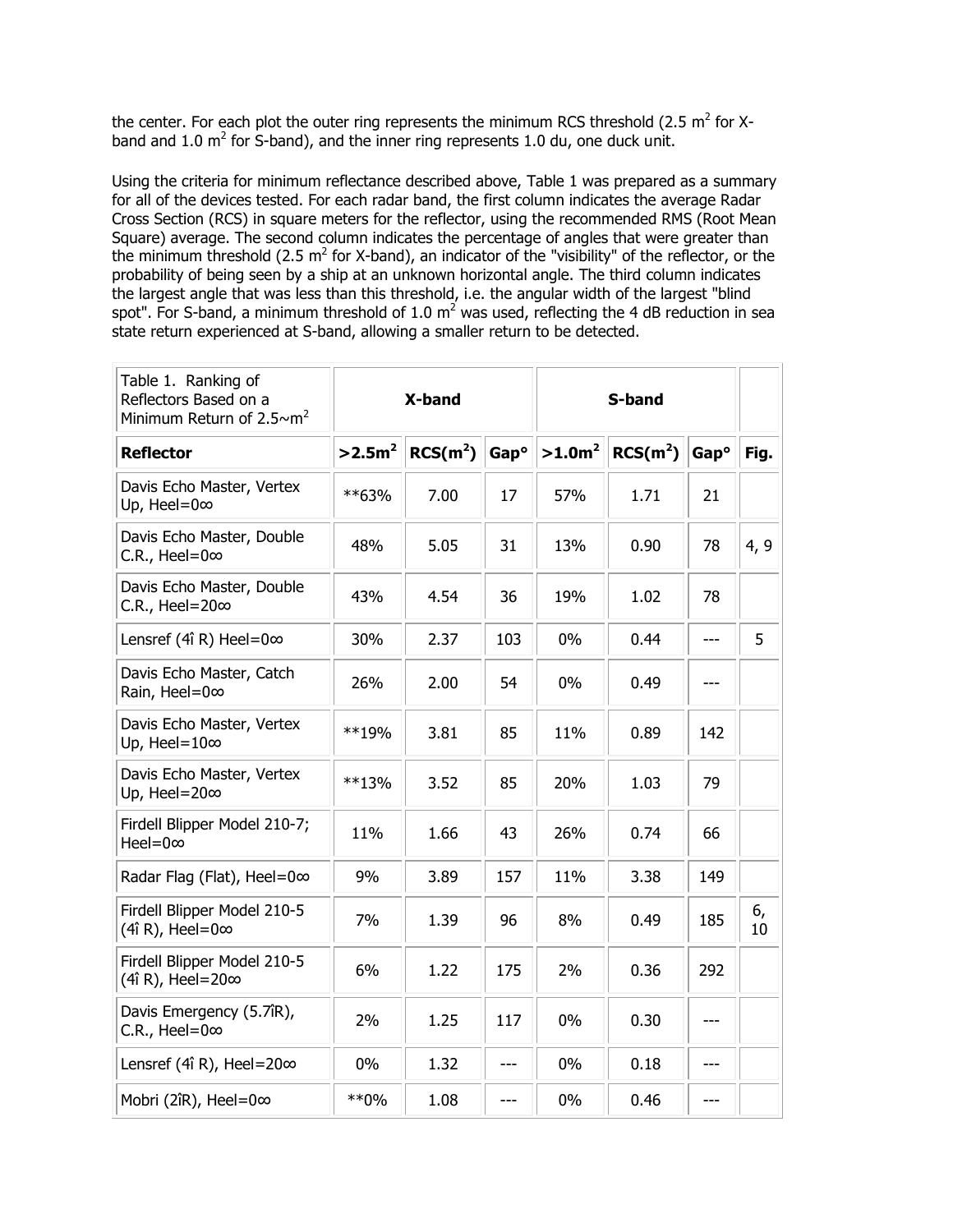| Cyclops #1 (5.4îR), Heel=0 $\infty$                                            | 0%      | 0.57 |  | 0%    | 0.22 |     |   |  |  |
|--------------------------------------------------------------------------------|---------|------|--|-------|------|-----|---|--|--|
| Cyclops $\#1(5.4$ îR),<br>Heel=20 $\infty$                                     | $0\%$   | 0.52 |  | $0\%$ | 0.24 |     |   |  |  |
| HYE (5î) Catch Rain,<br>$Heel=0\infty$                                         | $0\%$   | 0.47 |  | $0\%$ | 0.12 |     |   |  |  |
| High Gain Rotation (4î R),<br>Heel= $20\infty$                                 | $0\%$   | 0.42 |  | $0\%$ | 0.27 |     |   |  |  |
| Radar Flag (Draped),<br>$Heel=0\infty$                                         | 0%      | 0.40 |  | 6%    | 0.38 | 169 | 7 |  |  |
| High Gain Rotation (4î R),<br>Heel=0 $\infty$                                  | 0%      | 0.38 |  | $0\%$ | 0.22 |     |   |  |  |
| Mobri (2îR), Heel=20∞                                                          | $*$ *0% | 0.37 |  | 0%    | 0.17 |     | 8 |  |  |
| Mobri (1îR), Heel=0 $\infty$                                                   | $*$ *0% | 0.22 |  | $0\%$ | 0.16 |     |   |  |  |
| Mobri (1îR), Heel=10 $\infty$                                                  | $*$ *0% | 0.07 |  | $0\%$ | 0.04 |     |   |  |  |
| (** Note high sensitivity to angle of heel for this orientation and reflector) |         |      |  |       |      |     |   |  |  |
| $C.R. = catch rain$                                                            |         |      |  |       |      |     |   |  |  |
| $R =$ radius                                                                   |         |      |  |       |      |     |   |  |  |

The table data are sorted first by X-band "visibility", the percentage of return greater than the threshold, then by average RCS for the reflectors with no return above the threshold.

Using this criteria, the Davis Echomaster was the clear winner, but showed the deep nulls associated with an octahedral reflector. The peaks were as high as 25  $m^2$ , but these peaks were too narrow to have any real significance. S-band performance was lower than X-band, but by less than the expected factor of 10.

> Fig. 4. RCS plot of the Davis Echomaster in the double catch rain position with 0° heel.



The best overall performance for the Davis was not in the often-recommended "catch rain" position, but in the "double catch-rain" position, which has the advantage of very little degradation of performance with heel. The average RCS was 5.0 m<sup>2</sup> upright, and 4.5 m<sup>2</sup> heeled 20°. Visibility was not great, however, at less than 50% (see fig. 4).

The vertex-up position provided the best performance with a  $0^\circ$  heel angle, but quickly deteriorated as the reflector was heeled, and is not recommended.

The Lensref was a close second in this tabulation, with an average RCS of 2.4 m<sup>2</sup> (see fig. 5). Interestingly, this is just a fraction below the somewhat arbitrary threshold of 2.5  $m^2$ . If we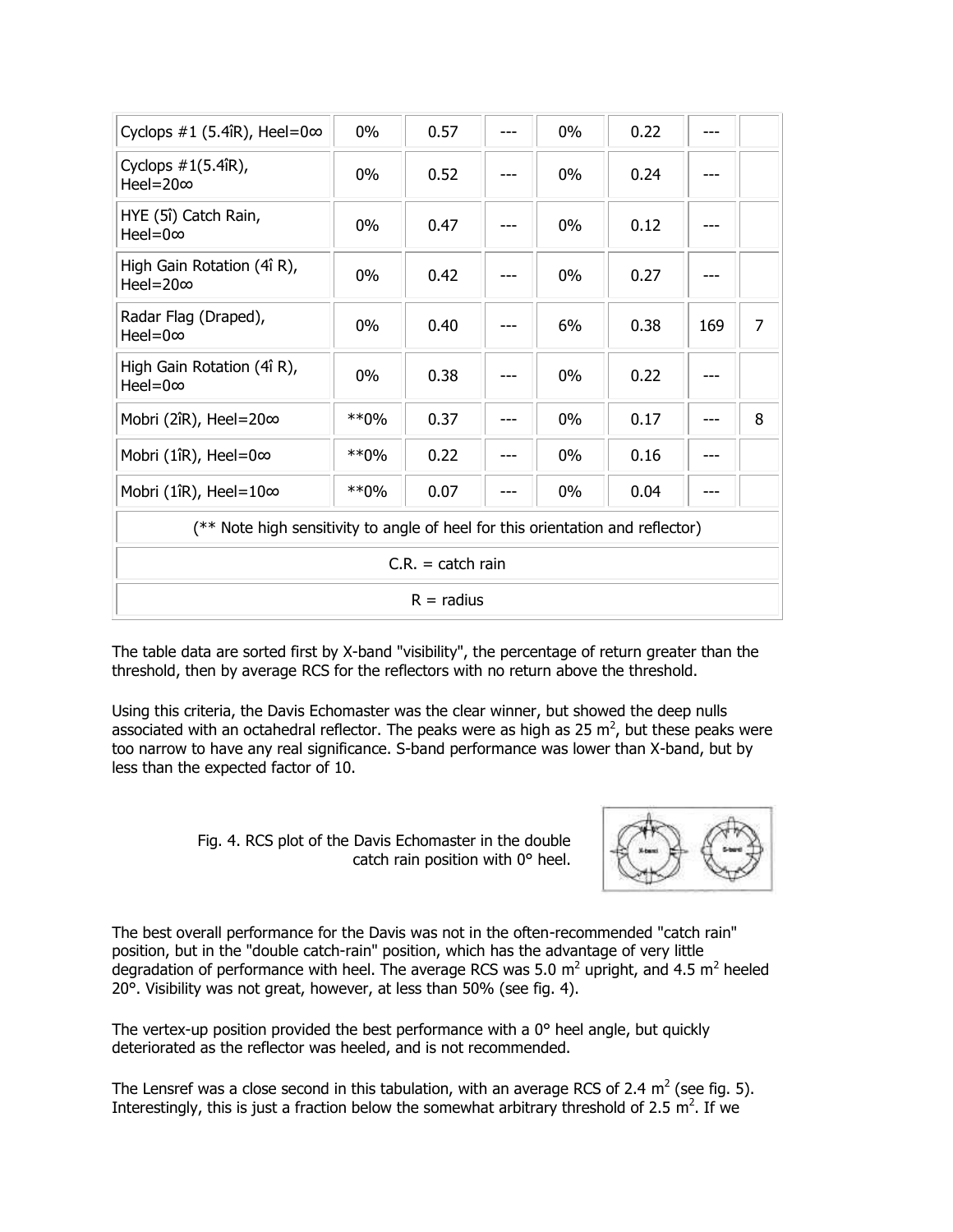arbitrarily assign a threshold of 2.0 m<sup>2</sup> instead of 2.5 m<sup>2</sup>, then the Lensref goes straight to the top of our chart, with virtually 100% of the return greater than the threshold (i.e. no gaps), an outstanding performance amongst this lot. Only three of the Lensref data samples came in at less than 2.0  $\text{m}^2$ , and then only by one or two hundredths, truly splitting ducks. Performance of the Lensref on S-band is pretty marginal at 0.4  $m^2$  average RCS, due to its small size compared to the wavelength.

Fig. 5. RCS plot of the 8" diameter Lensref with 0° heel.

The limited angle of heel is a serious limitation for the Lensref for a sailing application, as angle of heel is often greater than the 18° limit of the device. Fitting a gimbal would solve this limitation neatly, but would need some engineering to avoid uncontrolled swinging, as the Lensref is not a lightweight device.

The poor performance of the Firdell Blipper was surprising, given its popularity and reputation. When measured at X-band with no heel, the 210-5 model fitted to most boats was only visible over 7% of the horizontal angles, and only a few peaks exceeded the 2.5  $m^2$  threshold (see fig. 6). The average return was 1.4 m<sup>2</sup>, or 14 ducks, and the largest gap was over 90°. When heeled to 20°, the performance of the 210-5 deteriorated about 20%. The larger 210-7 model had a 20% higher average return of 1.7  $m^2$ . Measured at S-band, the 210-7 performed about 50% better than the smaller unit, and was "visible" for 26% of the angles compared to 8% (with a 0° angle of heel).

Fig. 6. RCS plot of the Firdell Blipper 210-5 with 0° heel.

The Radar Flag reflector gained a high ranking in its flat configuration, spread out in a vertical plane. In this orientation it exhibited a very strong return perpendicular to the plane of the flag, but almost no return at other angles. It was "visible", with a return above the threshold, for only 9% of the angles. In a more typical "drooped" orientation, the Radar Flag was essentially invisible, with an average return of only 0.4  $m^2$  (4 ducks), and not above the threshold at any angle (see fig. 7).

Fig. 7. RCS plot of the Radar Flag (draped) with 0° heel.

The Davis Emergency reflector is the last of the lot to provide a return above the threshold at any angle, but is far from its bigger brother. The other reflectors were generally limited by their small size.

The two Mobri reflectors performed as might be expected, and were essentially invisible. Only





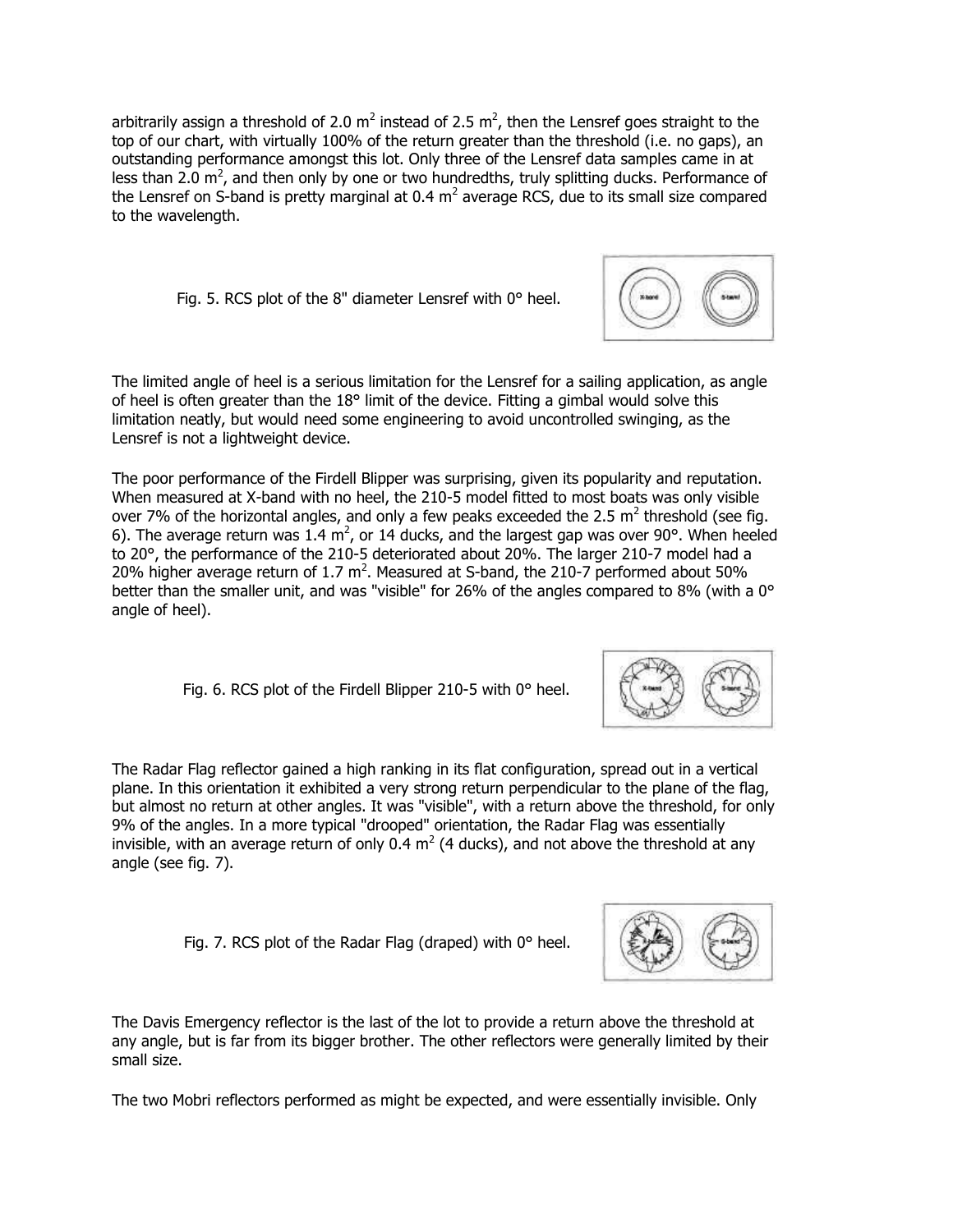the larger 4" diameter (2" radius) device came anywhere near detectability, with an average return at a 0° angle of heel of just over 1  $m^2$ , with no deep nulls. On S-band, the average return was almost 0.5  $\mathrm{m}^2$ , not enough to be detected, but better than most. When heeled, however, things fall apart and the return drops to a few duck units (see fig. 8). The smaller Mobri is invisible under all conditions, and, with its minimal windage, might make a nice addition for the Stealth Bomber.

Fig. 8. RCS plot of the 2" radius Mobri with 20° heel.

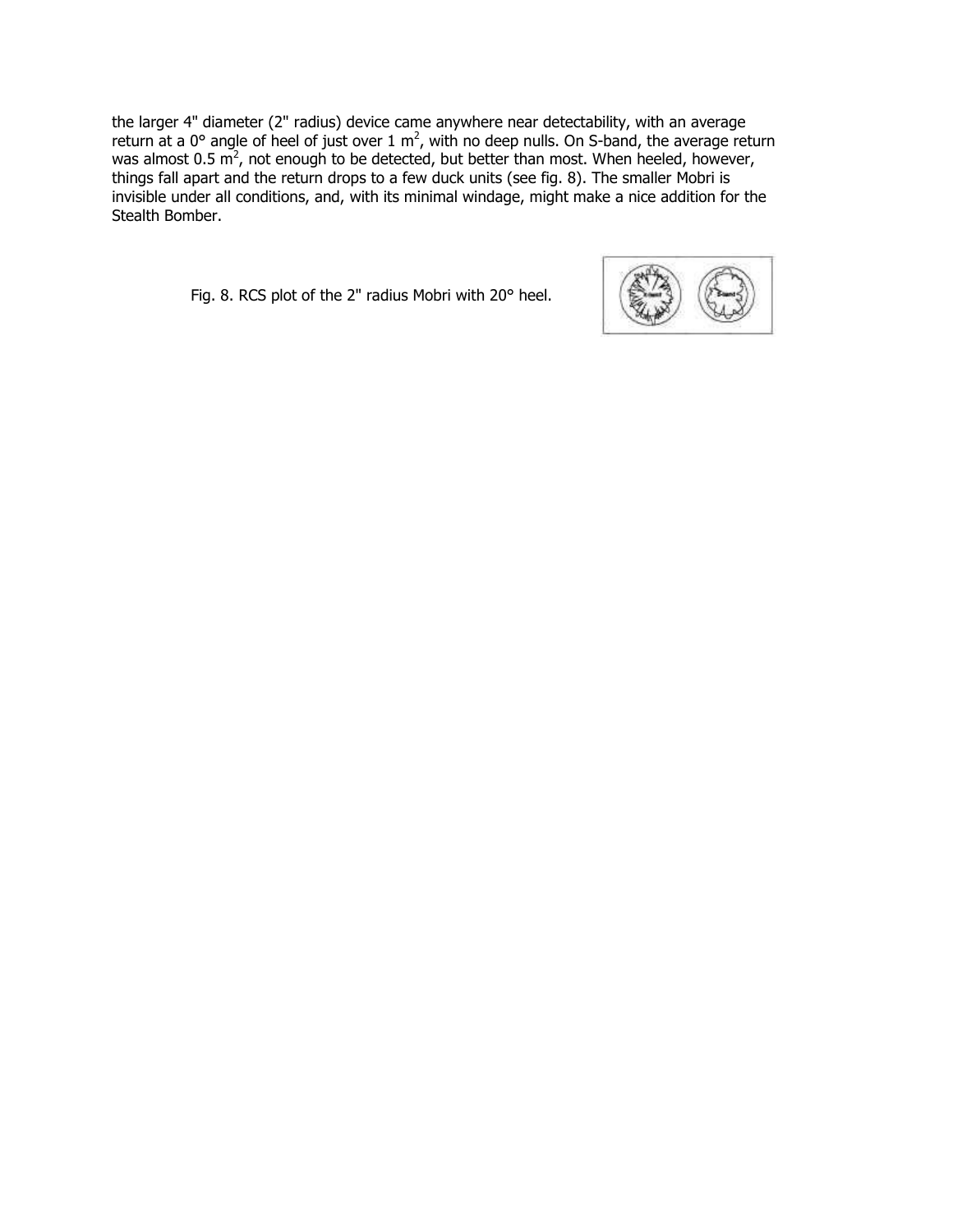#### **RADAR REFLECTORS** (cont'd)

© 1995 by Jim Corenman, Chuck Hawley, Dick Honey and Stan Honey Radar Reflector Test provided by [West Marine,](http://www.westmarine.com/) for additional information dial (800)BOATING (800)BOATING .

#### **Target Pattern Maps**

Following this series of tests, the data was shared with some of the manufacturers. GEC Marconi, manufacturers of the Firdell Blipper, responded that to quantify reflectance in a single plane does not represent the best way of looking at reflector performance. Specifically, they asserted that, with respect to the Firdell Blipper, the large nulls that were observed in the horizontal plane would be small in the vertical direction, and that only a one or two degree change in elevation angle (i.e. heel) would move from a null to a peak. It was further asserted that presenting the data in the form of a three-dimensional Target Pattern Map was the only proper representation of reflector performance.

A Target Pattern Map (TPM) is a method of representing three-dimensional data on paper, where azimuth (horizontal) angles are shown on the horizontal X-axis, elevation data is shown on the vertical Y-axis, and the strength of the return is shown by color or gray-scale shading. Color is dramatic, but unfortunately expensive to reproduce.

A study of GEC Marconi's published TPMs reveals two interesting anomalies. First, the comparison to a 12" octahedral shows peaks of barely 2  $m^2$ , while a 12" diameter spherical octahedral reflector (such as the Davis) would be expected to have a peak RCS associated with the axis of the "pocket" of each trihedral reflector of 8.3  $m^2$ . The answer to this mystery may lie in the formula for the return for a triangular trihedral. An octahedral made from 8½" square plates would form triangular trihedrals, and would measure 12" (i.e. a 6" radius) across the largest dimension. The theoretical peak return for this device would be 2.2  $m^2$ , which corresponds to the Bell/Lark TPM. So the comparison must be to a 12" triangular octahedral, not a spherical octahedral such as the Davis Echomaster.

The second problem with GEC Marconi's data is with the characteristic of the peaks for the Firdell Blipper 210-7 shown in the TPM. A preponderance of peaks are shown greater than 3 m<sup>2</sup>, with a vertical interval from peak to peak of about 3°, the basis for GEC Marconi's statements that the "gaps" are "only between 1 and 2 degrees wide $\overline{u}$ ". The vertical peaks and nulls are the result of interference effects between vertically spaced reflector elements, which will either add or cancel as the heel angle is changed. Both the size and the vertical spacing of the reported peaks, however, are consistent with a device much larger than the 210-7.

A second series of tests were performed on 26 March, 1995 to investigate these assertions. The computer-controlled target pedestal elevation control was used to take data at elevation angles from -12 to +2 degrees and azimuth angles over 180 degrees without remounting the reflector. That range of angles was felt to be representative, and was within the time available in the chamber. Data was collected for the Davis Echomaster and the Firdell Blipper 210-5.

Fig. 9. Target Pattern Map (TPM) of the Davis Echomaster in the catch-rain position.

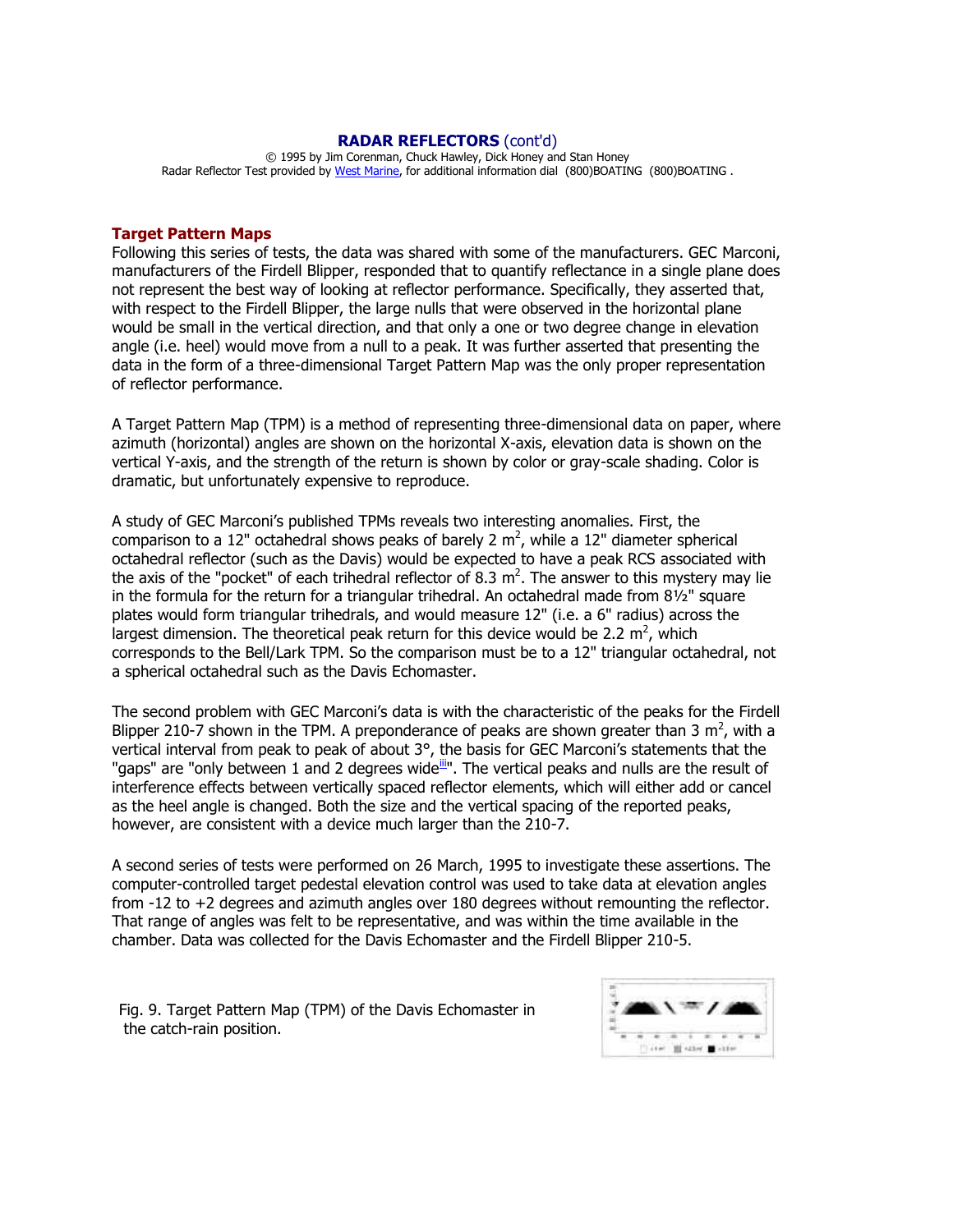Fig. 10. Target Pattern Map (TPM) of the Firdell Blipper 210-5.



Interestingly, it was not possible to reproduce the results reported in the Bell/Lark paper. The Davis Echomaster showed the expected pattern, with a broad reflectance peak corresponding to the axis of each trihedral corner reflector, and a sharp peak matching the orientation of each planar surface. The returns associated with each trihedral reflector peaked at just over 6 m<sup>2</sup>, compared to a theoretical peak of 9 m<sup>2</sup>. The average (RMS) return was 2.6 m<sup>2</sup> for the Davis over the area tested, consistent with the earlier tests.

The Blipper results that we obtained were quite different from those that were reported in Bell/Lark. The areas of low reflectance extended much further in elevation than reported, with a vertical interval of 6 to 7° between peaks. The overall average RCS was 1.6  $m^2$ , only slightly higher than our previous more limited tests, and only a very few peaks exceeded 3 m<sup>2</sup>. The issue of the size of the gaps seems a bit moot given the small size of the peaks. Figures 8 and 9 show the TPM data that we obtained for the Davis Echomaster and the Firdell Blipper respectively. The 210-7 is approximately 10% larger than the 210-5 tested, and would be expected to show peaks about 40% higher but only 10% smaller vertically, not a significant difference.

While TPM's are certainly a more comprehensive way of looking at reflector performance, for these types of devices a simple horizontal scan at two or three heel angles is more than sufficient to characterize the reflector. The additional complexity of a Target Pattern map is not justified for any of the reflectors tested here.

### **Conclusions**

The first conclusion is that there is no substitute for size when it comes to radar reflectors. The devices that offer smaller size and lower windage simply don't work as well. With regard to the Firdell Blipper, it is a well packaged and clever device, but the models tested were not large enough to have much real value aboard a vessel. Larger versions would accomplish what GEC Marconi claims, but are not practical on small vessels.

The Davis Echomaster (in the "Double Catch Rain" position) and the Lensref performed the best of all of the devices tested. The Lensref has no nulls, which is a tremendous advantage in terms of being seen, but the overall reflectance is marginal. If a Lensref is fitted on a sailing vessel, it should be gimbaled or made adjustable. The Davis Echomaster had stronger peak reflectance, but also large holes, which means that a large target would not consistently be presented on a ship's radar.

None of the reflectors would be more than marginally useful in offshore situations where only Sband were being used, except perhaps in calm sea conditions.

The marginal performance of radar reflectors in general does not mean that they should not be carried. On the contrary, anything that improves a vessels radar visibility is worthwhile, particularly short-handed vessels and those without radar themselves.

Beyond that, it needs to be again pointed out that the best defense where shipping is concerned is a good offense. A ship's radar may only see a sailboat three or four miles away, but that same sailboat can typically see the ship 12 miles away by radar, and visually at least 8 miles away in